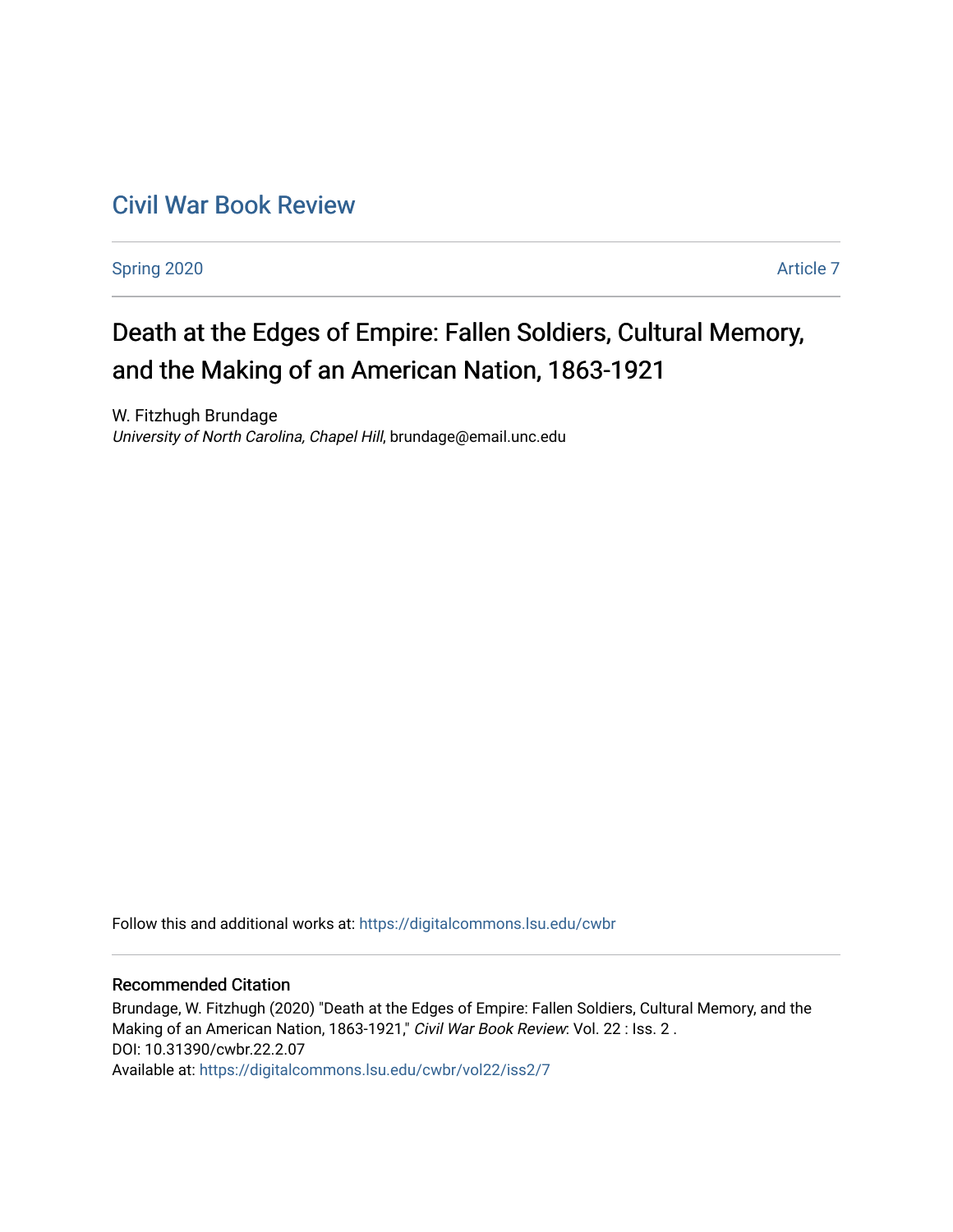## **Review**

#### **W. Fitzhugh Brundage**

#### **Spring 2020**

**Bontrager, Shannon.** *Death at the Edges of Empire: Fallen Soldiers, Cultural Memory, and the Making of an American Nation, 1863-1921*. Lincoln: University of Nebraska Press, 2020. Xiv, 385.

Shannon Bontrager has written an intricate, impressive book about mourning, memory, and national identity. Some facets of his story are familiar, but he extends the sweep of his analysis in fresh and provocative directions, enlarging it, as the title suggests, to the edges of the American empire. At the core of the book is the evolution of the commemoration of the fallen citizen soldier from the advent of mass casualties during the American Civil War through the carnage of World War One. Keen to honor dead soldiers who had been deprived of the comforts of death within the bosom of their families, the Civil War generation expended impressive energy and resources to consecrate their graves through a system of national cemeteries.

Bontrager's particular contribution to the subject of Civil War death practices and commemoration is his emphasis on their ideological underpinnings. In brief accounts of the creation of the Marietta and Arlington national cemeteries following the Civil War he charts how the memory of the war was bleached of its most radical and egalitarian potential and instead became a vague celebration of national service. However, pinched this ideology of service was, it was flexible enough to extend to soldiers who died expanding the nation's boundaries. With forays into the burial of soldiers in newly purchased Alaska and of soldiers lost in the Indian Wars, Bontrager contends that Americans began the ideological trimming needed to not only contemplate but also legitimate a transnational empire.

In two especially fascinating chapters, Bontrager reveals the intertwined logistics of commemoration and empire. He recounts the retrieval of the hulk of the U.S. S. Maine twelve years after it exploded and sank in the harbor of Havana, Cuba in 1898. The sinking of the ship, allegedly by Spanish sabotage, had urged on the war fever that abruptly extended the American empire into the Pacific and Caribbean. The rationale for raising the ship was both to confirm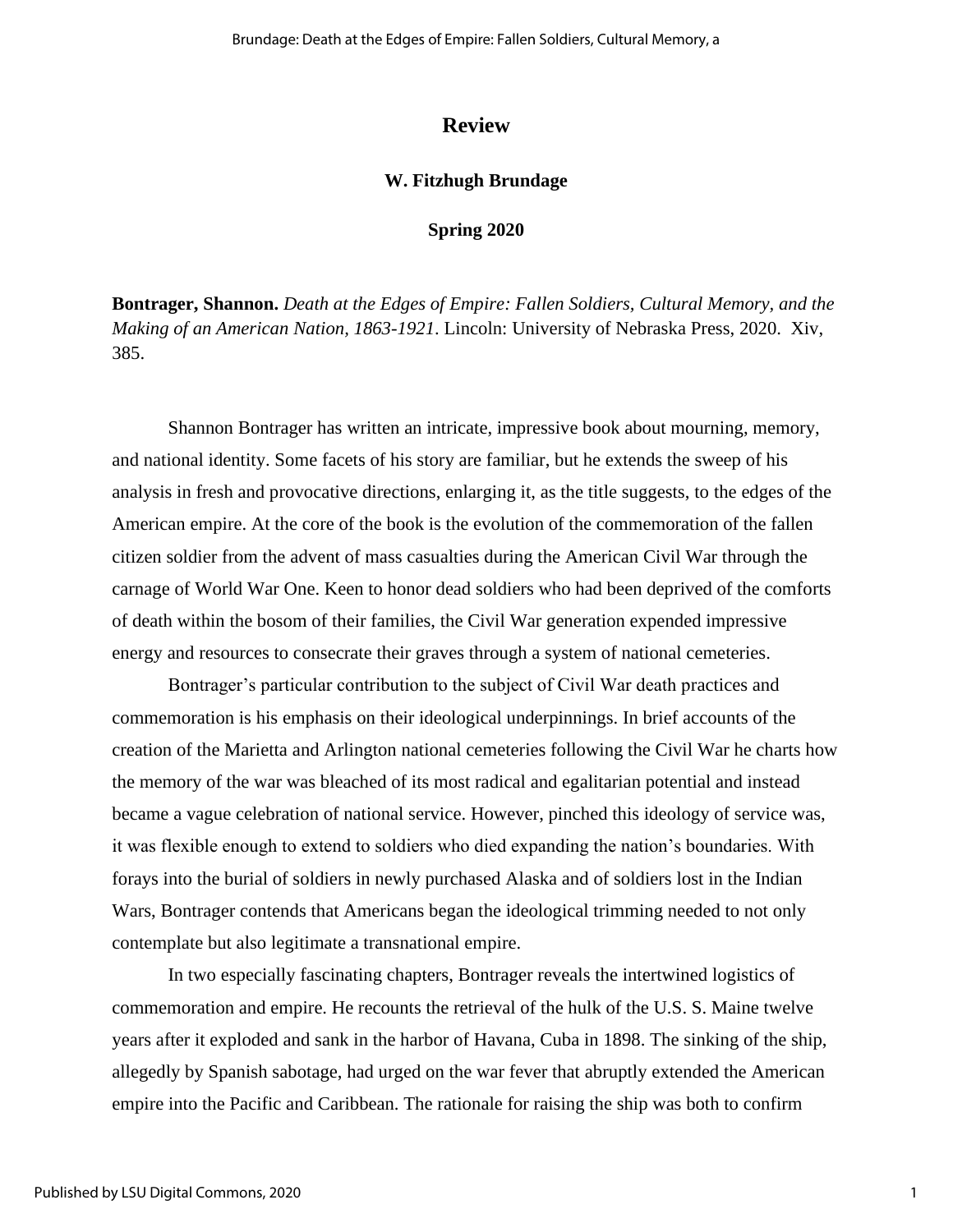Spanish perfidy (and thus American intervention) and to retrieve the remains of the sailors who had died in the explosion. But the undertaking was beset by technical and political challenges; the hulk was enormous and Cuban national pride was repeatedly offended. Such challenges were magnified many fold when the American empire extended to the jungles of the Philippines. There the military went to extraordinary lengths to retrieve the bodies of American soldiers who died fighting disease and Filipino nationalists and to transport them back to the mainland. Bontrager describes military officials struggling to grapple with the "realities of imperialism" that simultaneously impeded recovery of the dead and administration of the empire.

The book closes with a highly original approach to the fashioning of the memory of the Great War. Bontrager first burrows into the private correspondence of Arthur Bluethenthal, a young Jewish-American from Wilmington, North Carolina who rushed to volunteer in Europe almost as soon as the war began. His letters reveal a young man with a robust libido and the conventional prejudices of his class, race, and gender. Had Bluethenthal not died heroically while serving as a pilot in the Lafayette Flying Corps in 1917 his service and letters might well be forgotten. But after his death his service was celebrated by both the French and leaders in his home state; his letters were expurgated and published as a testament to his courage and convictions. The same archives that preserved Bluethenthal's jottings also collected the letters and mementos of countless other North Carolinians who served in the war as soldiers, sailors, pilots, and ambulance drivers. In the near term, Bontrager laments that these archives "decontextualized" the contradictions in American national service and imperialism. Yet, eventually, those same archives have provided us with the resources to glimpse the wartime experiences of participants who neither archivists nor the nation's elites ever acknowledged.

The book concludes with a sobering meditation on President Warren G.Harding's eulogy at the dedication of the Tomb of the Unknown Soldier in Arlington National Cemetery in 1921. Bontrager has a deft eye at the ironies of history; whereas only a small crowd heard Lincoln's eloquence at Gettysburg, tens of thousands heard Harding's eulogy as it was broadcast over radio. Whereas LIncoln had celebrated the birth of a "new freedom" and the sacrifice that had made it possible, Harding thrilled at the prospects for American economic influence across the globe. And whereas Lincoln had sacralized the graves of thousands, Harding elevated the tomb of a single unknown man as an enduring symbol of sacrifice. The signal virtue of the unknown soldier was he could be all things to all Americans; his ethnicity, race, and class were unknown